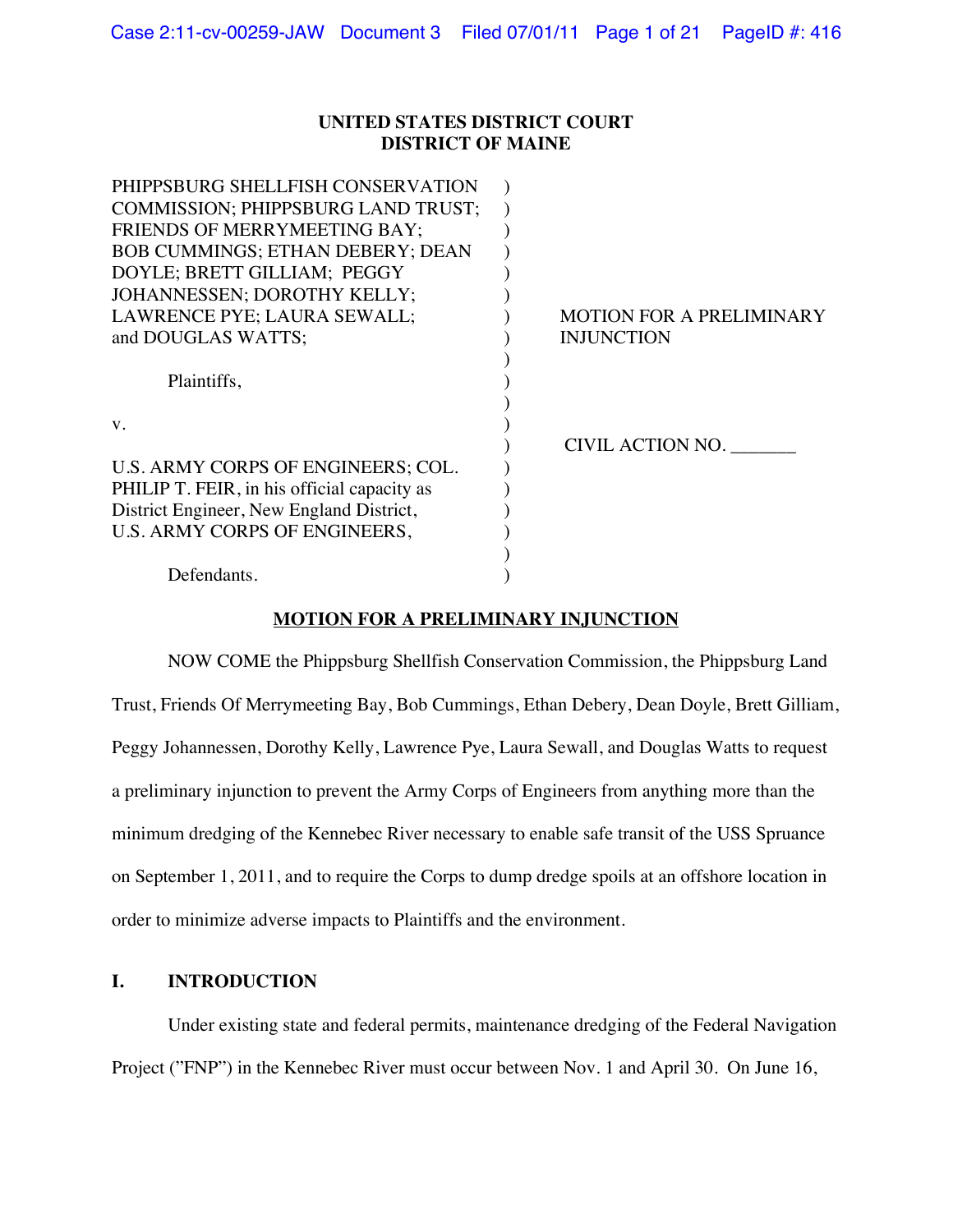#### Case 2:11-cv-00259-JAW Document 3 Filed 07/01/11 Page 2 of 21 PageID #: 417

the Army Corps of Engineers approved "emergency" out-of-season maintenance *and* advanced maintenance dredging of 70,000 cubic yards of material from two locations of the FNP this August, with disposal at in-river and near shore dump sites. The purpose of this emergency dredging is to enable the newly built U.S.S. Spruance, DDG 109, to safely transit the river for delivery to the US Navy on Sept. 1, 2011.

In a complaint filed simultaneously with this motion, Plaintiffs allege that the proposed dredging violates the Clean Water Act ("CWA") and the National Environmental Policy Act ("NEPA") and will severely and adversely impact the environment and Plaintiffs' uses of the Kennebec River estuary. Nevertheless, Plaintiffs do not oppose any and all dredging in August. Plaintiffs fully support the Corps' and Navy's goal to enable safe transit of the USS Spruance this September. Full-scale maintenance and advanced maintenance dredging, however, is not necessary to clear the limited navigational hazards in the river. Accordingly, Plaintiffs seek a preliminary injunction to:

- (a) Prevent August dredging of the Popham Beach reach of the FNP because there is no emergency in that location – a deep water lane of travel currently exists within the marked channel that is sufficient to allow safe transit of the USS Spruance in September;
- (b) Prevent anything more than the minimal amount of August dredging of the Doubling Point reach of the FNP necessary to enable safe transit of the Spruance; and
- (c) Require the Corps to use an offshore disposal site that will have fewer adverse impacts on the environment and plaintiffs.

### **II. Standard of Review**

In determining whether to issue a preliminary injunction a court must consider: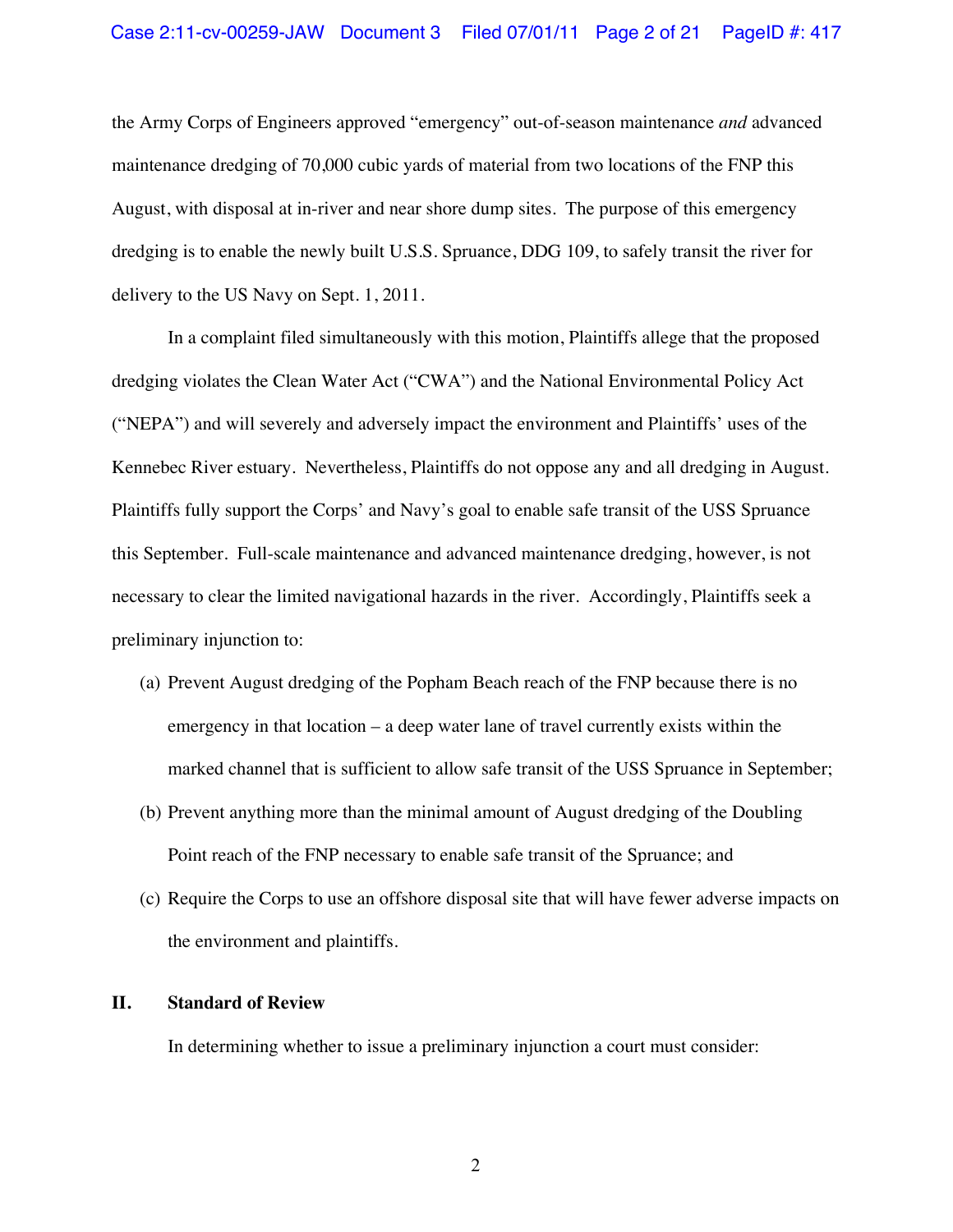(1) the likelihood of the movant's success on the merits; (2) the anticipated incidence of irreparable harm if the injunction is denied; (3) the balance of relevant equities (i.e., the hardship that will befall the nonmovant if the injunction issues contrasted with the hardship that will befall the movant if the injunction does not issue); and (4) the impact, if any, of the court's action on the public interest.

*LL Bean, Inc. v. Bank of America*, 630 F. Supp. 2d 83, 86 (D. Me. 2009). The party seeking the preliminary injunction bears the burden of establishing that these four factors weigh in its favor. *Id*. Because a preliminary injunction is an extraordinary remedy, the right to relief must be clear and unequivocal. *Friends of Magurrewock, Inc. v. U.S. Army Corps of Engineers*, 498 F.Supp.2d 365, 369 (D. Me. 2007).

# **III. Likelihood of Success on the Merits**

Plaintiffs allege that the proposed dredging violates both NEPA and the CWA.

*A. NEPA Violations*

"Under NEPA, federal agencies are required to 'study, develop, and describe appropriate alternatives to recommended courses of action in any proposal which involves unresolved conflicts concerning alternative use of available resources,' 42 U.S.C. § 4332(2)(E) (1982), even if an EIS is not required." *Sierra Club v. Marsh*, 701 F. Supp. 886, 920 (D. Maine 1988). *See also* 15 C.F.R. § 1508.9(b) (environmental assessment must briefly discuss the need for the proposal, alternatives, and the environmental impacts of the proposed action and alternatives).<sup>1</sup>

In the First Circuit, an agency's duty to review alternatives under NEPA is bound by the rule of reason:

> [The Corps'] duty under NEPA is to study all alternatives that 'appear reasonable and appropriate for study at the time' of drafting the [NEPA document], as well as 'significant alternatives' suggested by other agencies or the public during the comment period. In order to preserve an alternatives issue for review, it is not enough simply to make a facially

<sup>!!!!!!!!!!!!!!!!!!!!!!!!!!!!!!!!!!!!!!!!!!!!!!!!!!!!!!!</sup> <sup>1</sup> The Corps' regulations require that "where the district engineer determines that there are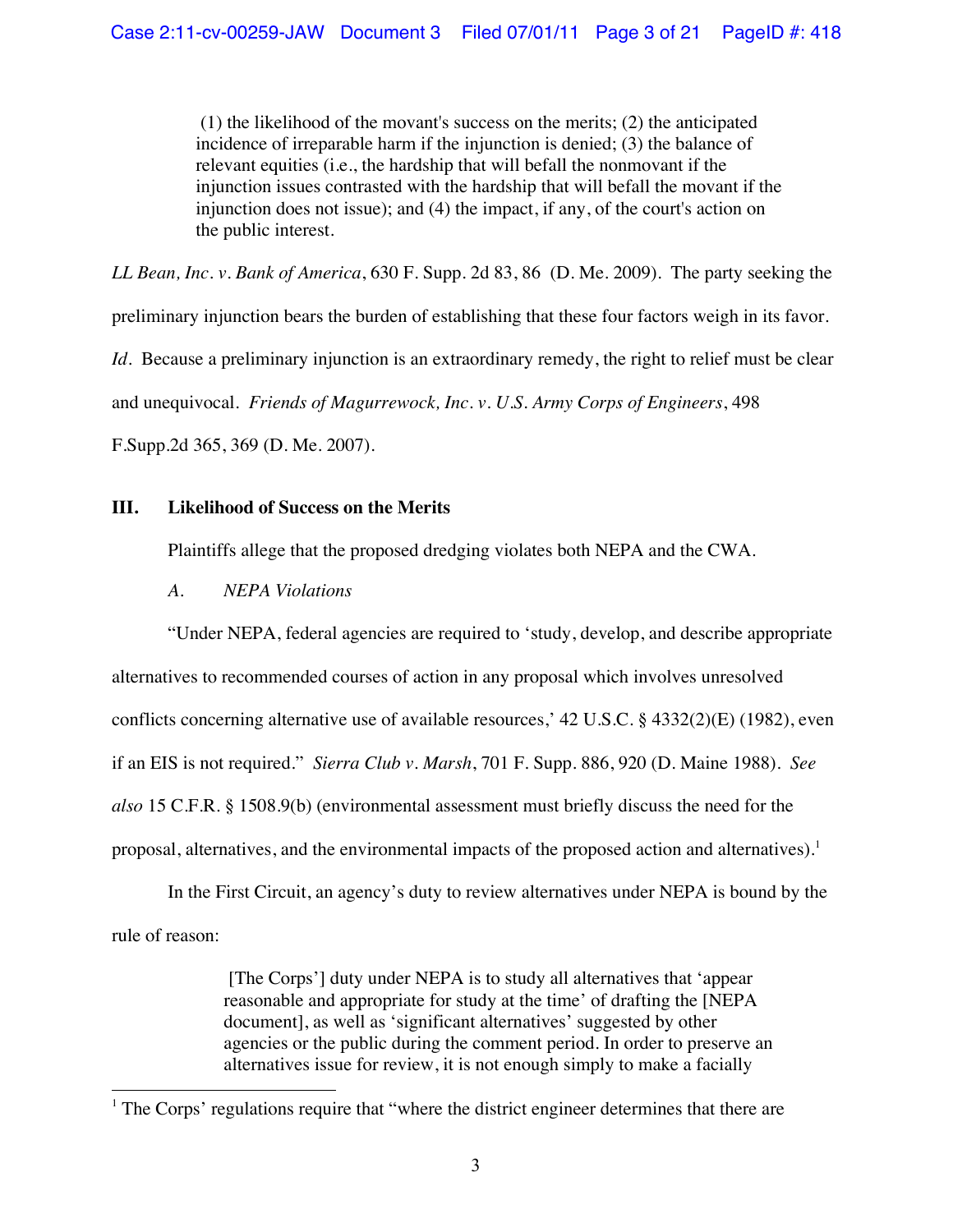plausible suggestion; rather, an intervenor must offer tangible evidence that an alternative site might offer 'a substantial measure of superiority' as a site.

*Roosevelt Campobello Intern. Park v. USEPA*, 684 F. 2d 1041, 1047 (1st Cir. 1982); *see also Sierra Club v. Marsh*, 701 F. Supp. 886, 921 (D. Maine 1988).

The range of reasonable alternatives is defined with regard to the project purpose. Here, the Corps already has state and federal permits to conduct maintenance dredging of the FNP in the Kennebec River. (Army Corps of Engineers, *Environmental Assessment Finding of No Significant Impact and Section 404(b)(1) Evaluation for Maintenance Dredging, Kennebec River, Sagadahoc County, Maine*, at 1 (June 2011), hereinafter as "EA", Complaint Ex. 9.) But those permits limit dredging to the winter months in order to avoid adverse impacts to the environment and to other users of the resource. (Complaint,  $\int \int 33-38$ , Ex. 10.) Thus, as the Corps concedes, the sole purpose and need for emergency, *out-of-season* dredging in August is to enable safe transit of the USS Spruance on Sept. 1, 2011. (EA at 5-6.)

The Corps has authorized August dredging of two locations in the FNP to allow passage of the Spruance: the Doubling Point reach ("DP") just south of the City of Bath in the vicinity of Coast Guard buoys 28, 29, and 31; and the Popham Beach reach at the mouth of the river in Phippsburg in the vicinity of buoy 6. (EA at 2-4, Figs. 2-3.) But instead of dredging to the minimum width and depth necessary to enable the Spruance to safely transit the FNP, the Corps authorized both maintenance  $(-29')$  *and* advanced maintenance dredging  $(-32')^2$  of the entire 500' width of the channel at Doubling Point. At Popham Beach, despite the presence of a lane of travel with water at sufficient depths to allow safe transit of a DDG Destroyer, the Corps

!!!!!!!!!!!!!!!!!!!!!!!!!!!!!!!!!!!!!!!!!!!!!!!!!!!!!!!

 $2$  Maintenance dredging authorizes excavation to the approved FNP channel depth of  $-27$  feet mean lower low water ("MLLW"), plus two feet of allowable overdreging. Advanced maintenance dredging authorizes excavation to -30 feet, plus two feet of allowable overdredging.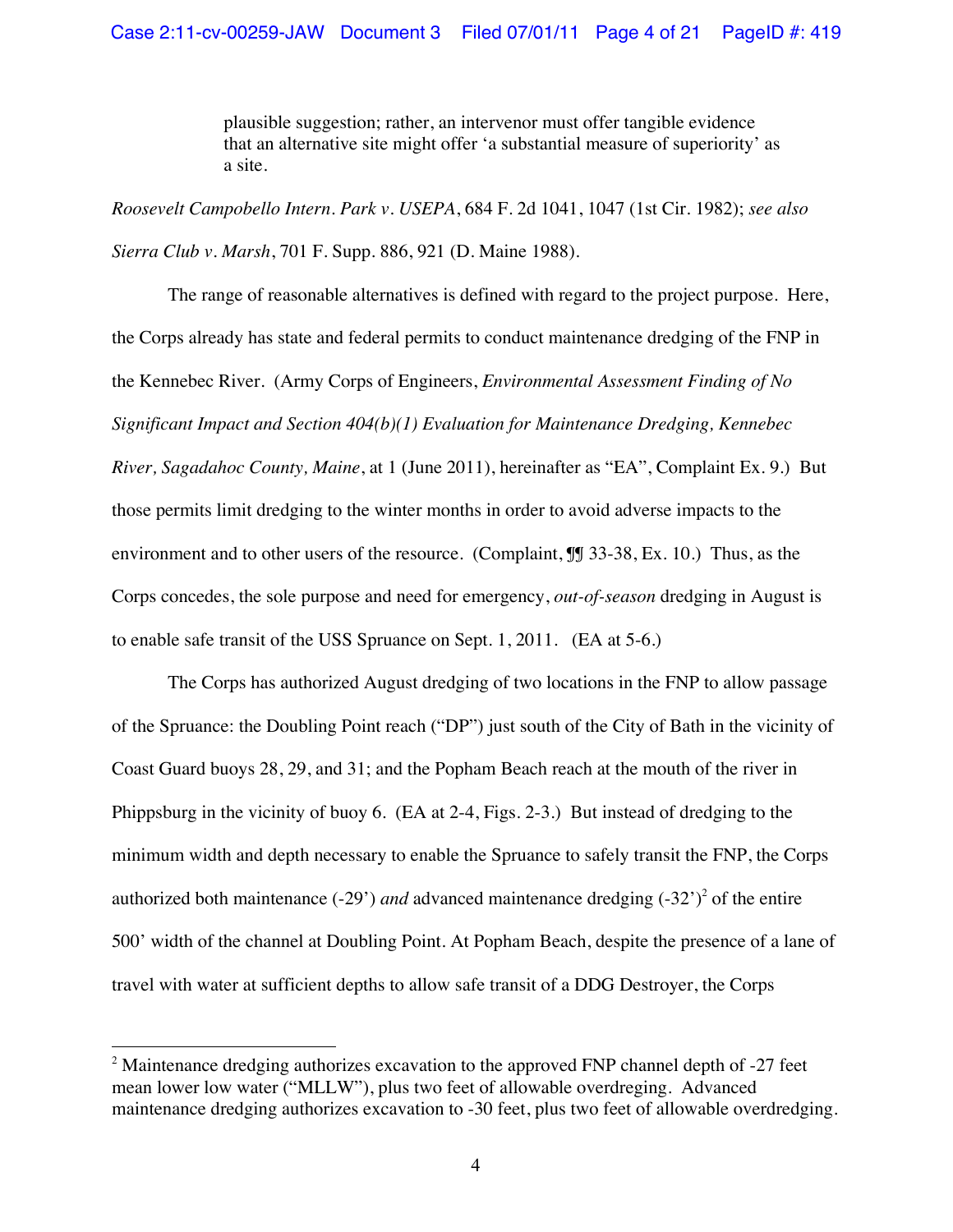authorized maintenance dredging of all areas shallower than -29'. (EA at 6; *see also* EA, App. G, Revised Drawings C-101 to C-103, Complaint Ex. 17.)

In all, the Corps will remove 50,000 cubic yards from the Doubling Point channel and dispose of those spoils in-river at the Kennebec Narrows dump site north of Bluff Head (EA at 6), and 20,000 cubic yards of material from the Popham Beach reach and dispose of those spoils at a near-shore dump site 0.4 miles south of Jackknife Ledge ("JKL") immediately offshore of Popham Beach State Park. (*Id*.) All work will be done by hopper dredge over a three to five week period beginning on or about August 1, 2011. (*Id*.)

The Corps' EA violates NEPA because it failed to consider reasonable alternatives that will enable safe passage of the USS Spruance in September yet also minimize impacts to the environment and to Plaintiffs. Those alternatives include:

- (1) No action (no dredging) at Popham Beach;
- (2) Minimal dredging at Doubling Point and, if necessary, Popham Beach; and
- (3) Assuming reduced volume of work and spoils from minimal dredging scenario, use of alternative dredging methods (mechanical clamshell bucket) and upland or offshore disposal sites (Seguin Island or Portland).

### 1. NO ACTION AT POPHAM BEACH

In the EA, the Corps dismissed the no action alternative as impracticable due solely to the Navy's navigational concerns at Doubling Point. (EA at 8-10 and 42-44.) The Corps failed to separately consider a no dredge alternative at Popham Beach. Tangible evidence that emergency dredging is not necessary at PB to enable safe transit of the Spruance on Sept. 1st includes the fact that Bath Iron Works ("BIW") and the Navy successfully completed five transits of a DDG Destroyer through this reach over the last year without mishap or delay, including four transits this spring. (Complaint, ¶¶ 39, 46, Ex.'s 14, 11.)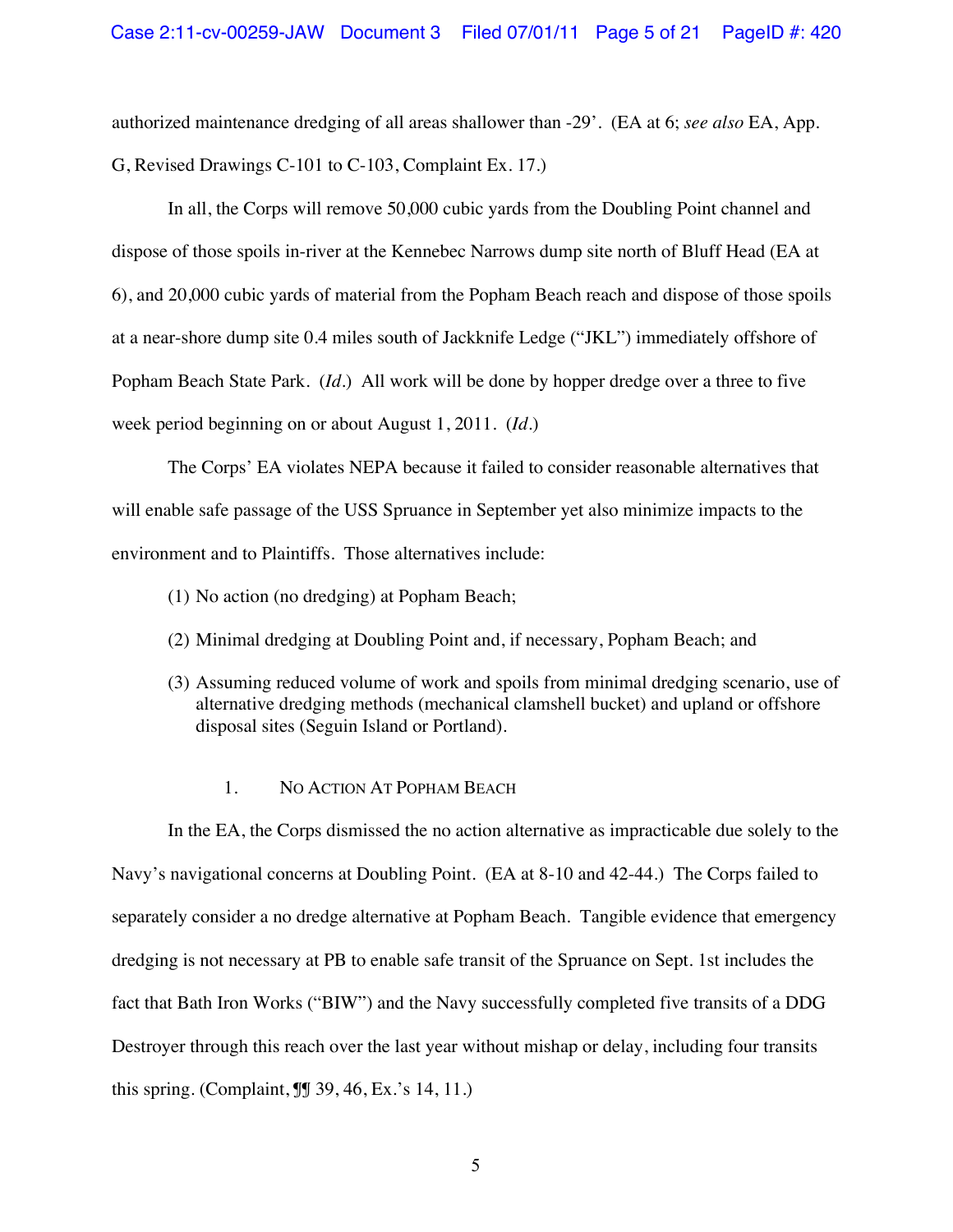#### Case 2:11-cv-00259-JAW Document 3 Filed 07/01/11 Page 6 of 21 PageID #: 421

Second, the Navy has never declared a navigational emergency with regard to the PB reach in the vicinity of buoy 6. Rather, in a series of dredge requests to the Corps by Captain Dean Krestos, USN, on Nov. 23, 2010 (after the delayed passage of the USS Jason Dunham), Jan. 19, 2011 (after review of the January 2011 bottom survey results), and June 3, 2011 (after review of the May 2011 survey results), the Navy found that navigational hazards had created an emergency in the DP reach in the vicinity of buoys 28, 29, and 31. None of these letters mention shoaling or navigational concerns at PB. (Complaint,  $\mathbb{J}$  39-40, 48, Ex. 11.)

Third, there is no current barrier to navigation at PB. The beam of a DDG Destroyer is 60'. (Complaint, ¶ 42, Ex. 13.) The February and May surveys of PB show that a 450' to 300' lane of travel with water of adequate depth to allow safe transit of a DDG Destroyer exists within the full length of the marked channel at PB in the vicinity of buoy 6. (EA at App. G.) Moreover, at the most constricted point – south of North Sugarloaf Island – the controlling depth is over 26'. (*Id*.) BIW has stated that the minimal depth for safe transit of a DDG Destroyer is 25' at high tide of 6', which still allows an extra two feet of clearance. The planned transit of the Spruance on Sept. 1, 2011 is for an extra high tide of 10.3'. (Complaint,  $\mathbb{I}$  54, 59, Ex. 16.)

Based on the above facts, the no dredge alternative at PB is without question a practicable solution to meet the project purpose (delivery of the Spruance on Sept. 1, 2011). Or put another way, there is no emergency and thus no need for out-of-season dredging at PB. To the extent normal maintenance dredging is deemed necessary, it can occur during the winter months as authorized under the Corps' existing 10-year permit issued in 2002. Nothing in the EA contradicts the above facts. Rather, the Corps' rejection of the no action alternative is based solely and exclusively upon a determination that shoals in the Doubling Point Reach form a barrier to navigation in the FNP. (EA at 8-10 and 42-44.)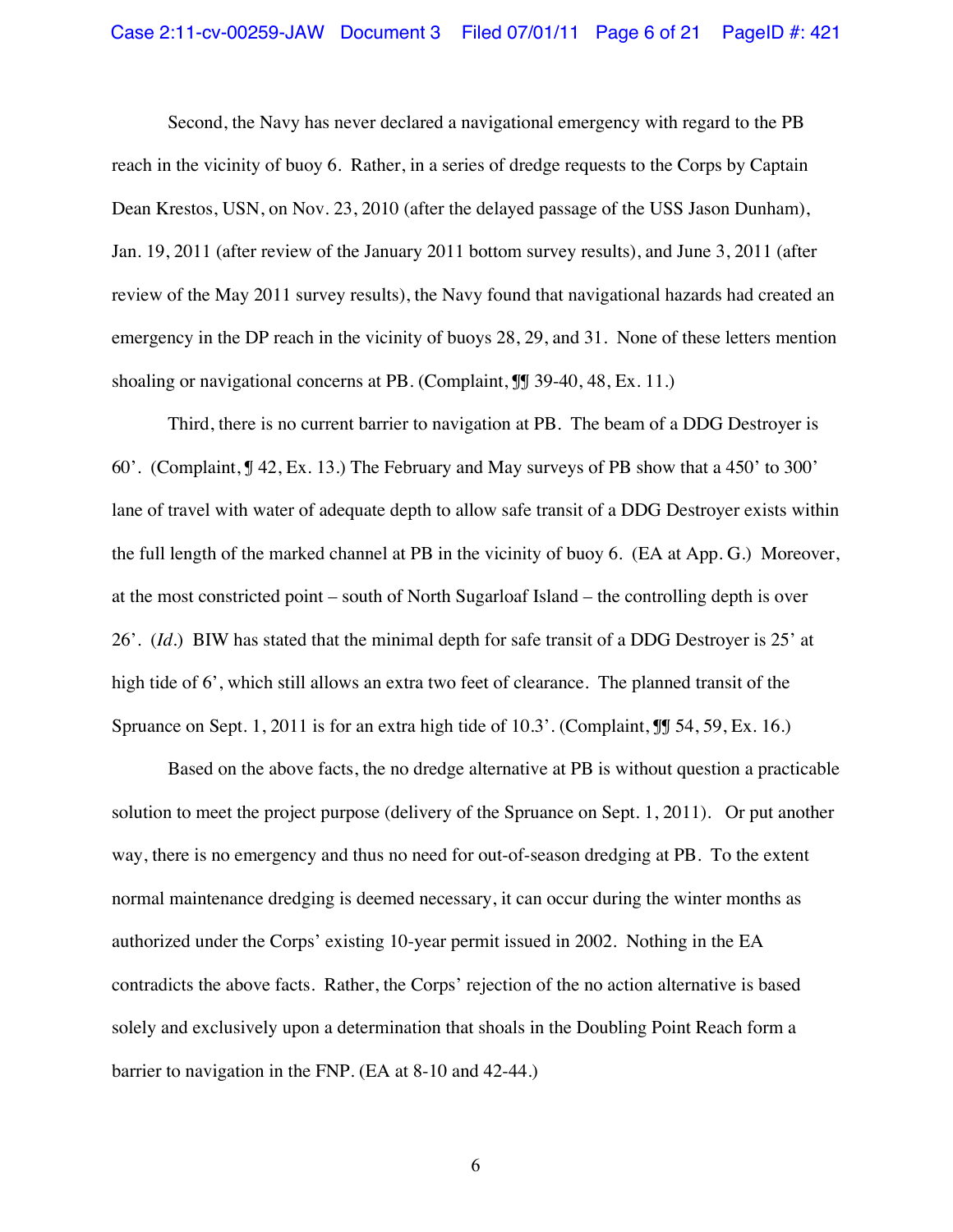Although the Corps may respond that it is logistically impracticable not to dredge PB and DP at the same time, the record shows otherwise: of the last 10 times the Corps dredged the FNP in the Kennebec River, four times it dredged DP only. (EA at 7-8; Complaint ¶¶ 31-32.) While it may be *expedient* for the Corps to dredge both locations at once, that alone does not make a no PB dredge alternative unreasonable for purposes of the NEPA alternatives analysis – particularly given the express prohibition on summer dredging in the current permits. Moreover, deferring dredging of PB to winter is not likely to result in unreasonable costs since the cost of dredging later (if it eventually becomes necessary) will be offset by the savings from not dredging now. At any rate, there is no evidence of any kind in the EA justifying elimination of this alternative from consideration: rather, the Corps simply ignored it altogether.

# 2. MINIMAL SUMMERTIME DREDGING AND ALTERNATIVE DREDGING METHODS AND DISPOSAL SITES

Next, the EA failed to consider a minimal dredge solution, either at DP or PB. Plaintiffs and others repeatedly suggested that the Corps evaluate a dredging alternative that minimized work in summer and deferred high impact dredging to winter. (Complaint,  $\mathbb{J}$  65-70, 72, 75-76.)

During the review period, in the face of extended controversy, the Corps conceded that dredging in August has the greatest impact of any month. Army Corps project manager Bill Kavanaugh, wrote to the Maine Departments of Environmental Protection ("DEP") and Marine Resources ("DMR"), "As discussed with you at the meeting, we're all in agreement that August isn't the best month for dredging – in fact it probably can't get any worse relative to the Kennebec." (Complaint, JJ 71, 73, Ex.'s 21, 23.) Yet, the EA evaluated only two scenarios, both of which involved full scale dredging: (1) "Maintaining the Channel to Authorized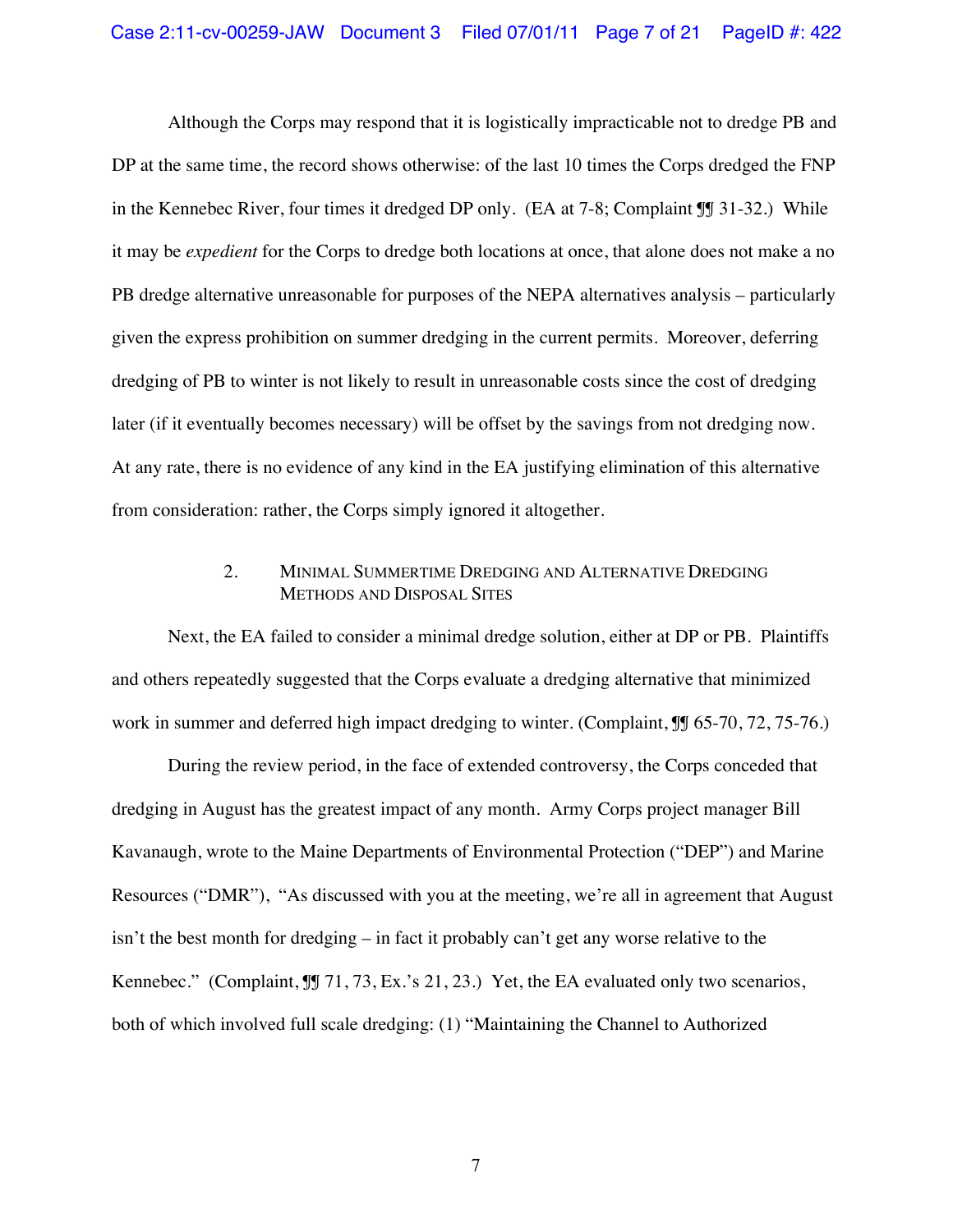Dimensions" at both PB and DP and (2) "Maintaining the Channel to Authorized Dimensions, Plus Advance Maintenance Dredging at Doubling Point." (EA at 10-11).

The Corps omitted any analysis of dredging to lesser widths or depths at each location. As noted above, the PB reach is currently passable for DDG Destroyers and in fact five such passages have been safely made in the last year. To the extent that any specific shoal is deemed unsafe – and none have – the Corps should have evaluated use of pin-point dredging to eliminate the hazard yet also keep summer dredging and disposal, and thus the adverse impacts of summer dredging and disposal, to an absolute minimum.<sup>3</sup>

In the DP reach, the May survey indicates that spring runoff scour resulted in an improvement over January conditions in that controlling depths have increased from -19.7' to - 22.4'. (EA at 8-9; App. G). Additionally, although there may be a minute increase in shoaling east of the marked channel, the May 2011 survey shows that a wide (300' to 500') deep water lane of travel (-27' or deeper) still exists east of the marked channel.<sup>4</sup> On request of the Navy, the Coast Guard relocated the channel markers in this reach and BIW safely transited the USS Spruance through this area four times this spring. (Complaint,  $\mathbb{I}$  45-46, Ex.'s 11, 14.) The Navy successfully transited the USS Jason Dunham through this area once last fall. (Complaint, ¶ 39, Ex. 11.) Plaintiffs do not raise this point to contest the Navy's determination that use of a

!!!!!!!!!!!!!!!!!!!!!!!!!!!!!!!!!!!!!!!!!!!!!!!!!!!!!!!

 $3$  The PB reach has a 450' to 300' deep water lane of travel within the marked channel. The only location that presents any potential hazard to navigation of a DDG Destroyer is a small keyhole shaped shoal just south and west of North Sugarloaf Island, which constrains the deep water lane of travel to 300' *within* the channel. Even then, given its depth (over 26') this shoal does not appear to be a hazard to travel on a 10' high tide. (EA, App. G, Revised Drawings C-103, C-301.) Nonetheless, pinpoint excavation of this shoal only, if necessary, would minimize impacts from both dredging and disposal.

<sup>&</sup>lt;sup>4</sup> The minimal safe level for transit for a DDG Destroyer on a 6' high tide is 25'. (Complaint  $\mathbb{I}$ 43, Ex. 14.) Transit of the Spruance is scheduled for a 7.8' high tide. (Complaint ¶ 54, Ex. 16.)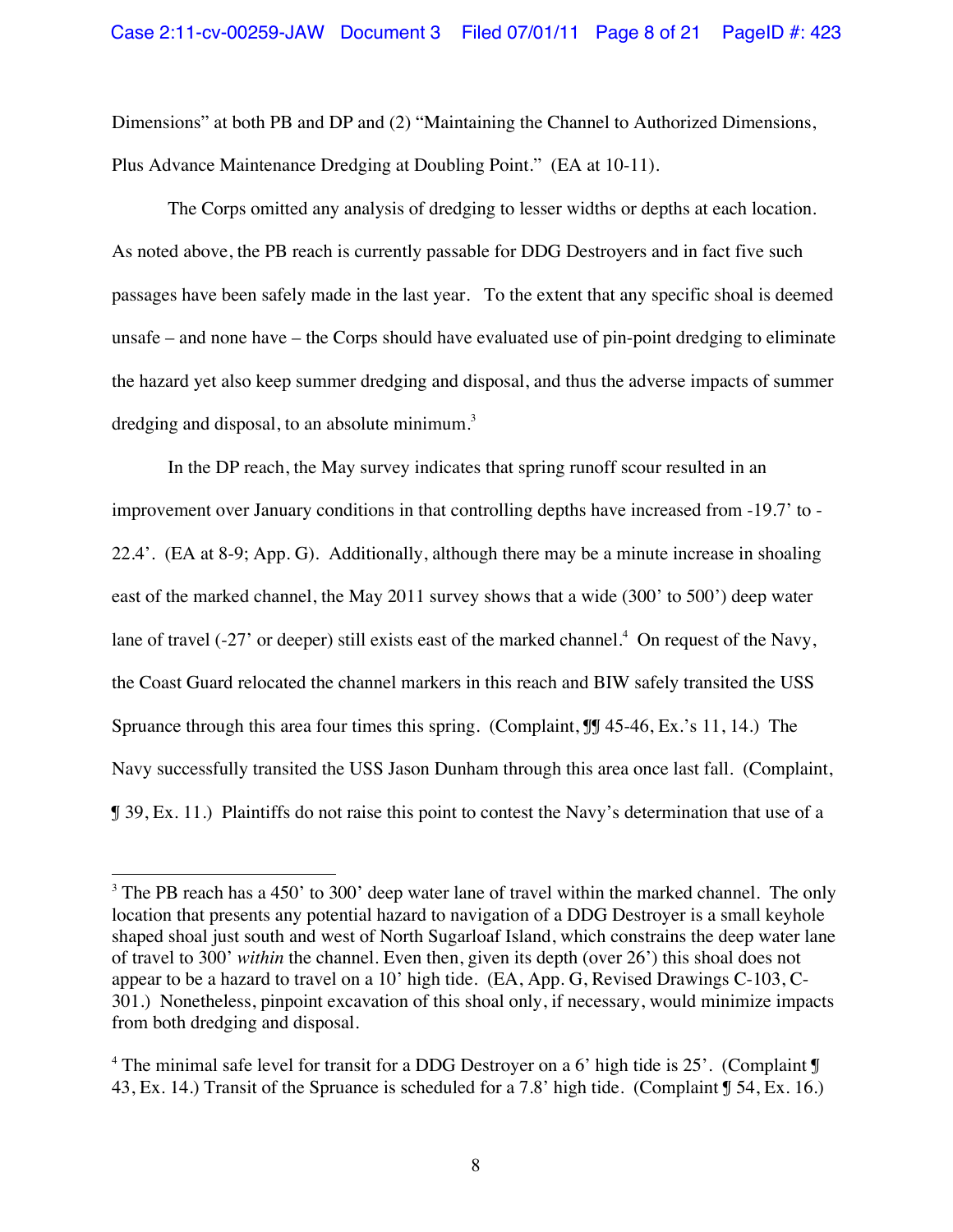temporarily marked channel is unsafe for its less experienced captain (even with a BIW pilot on board) (EA at 9-10). Rather, the issue is that by dredging a few small areas in the eastern third of the marked channel in the Doubling Point reach (*see* EA, App. G, Revised Drawings, C-101 and C-301), the Corps could keep August dredging to a minimum yet still create a broad lane of travel (in and outside the marked channel) with sufficiently deep water to enable safe transit of the USS Spruance.

The Corps, however, refused to even consider a minimal dredge approach. (EA at 9-10.) Such an alternative could plainly meet the navigational "emergency" while reducing the amount of dredging at DP to a minor fraction – thus significantly reducing the impacts from both dredging and filling.<sup>5</sup> Combined with no or minimal dredging at DP, the Corps could potentially reduce the amount of August dredging from 3-5 weeks and 70,000 cy (the preferred alternative) to a few days and 10,000 to 20,000 cy, or less. (EA, App. G, Revised Drawings C-101, C-301.) Given the Corps' acknowledgement of the severe environmental harms from dredging in August compared to other months (Complaint  $\mathbb{I}$  71, 73), failure to review a low-impact alternative violates NEPA.

A minimal dredge approach would also change the analysis of less impactful dredging methods, including mechanical clamshell bucket, and alternative disposal sites, including upland and offshore disposal. Mechanical dredging is clearly practicable: it is used by BIW to dredge its facility and sinking basin, and Reed and Reed contractors has a full suite of deck barges, clamshell buckets and work boats at its Woolwich Dockyard on the Kennebec. (Complaint, Ex 3, 5.) Mechanical dredging has environmental benefits over hopper dredging, including reduced water quality impacts and lower turbidity. (*Id*.) Mechanical dredges also reduce the chance of

!!!!!!!!!!!!!!!!!!!!!!!!!!!!!!!!!!!!!!!!!!!!!!!!!!!!!!!

 $<sup>5</sup>$  The vast majority of the volume of material to be dredged has built up in the western two thirds</sup> of the DP reach. (*See* EA, App. G, Revised Drawing C-301.)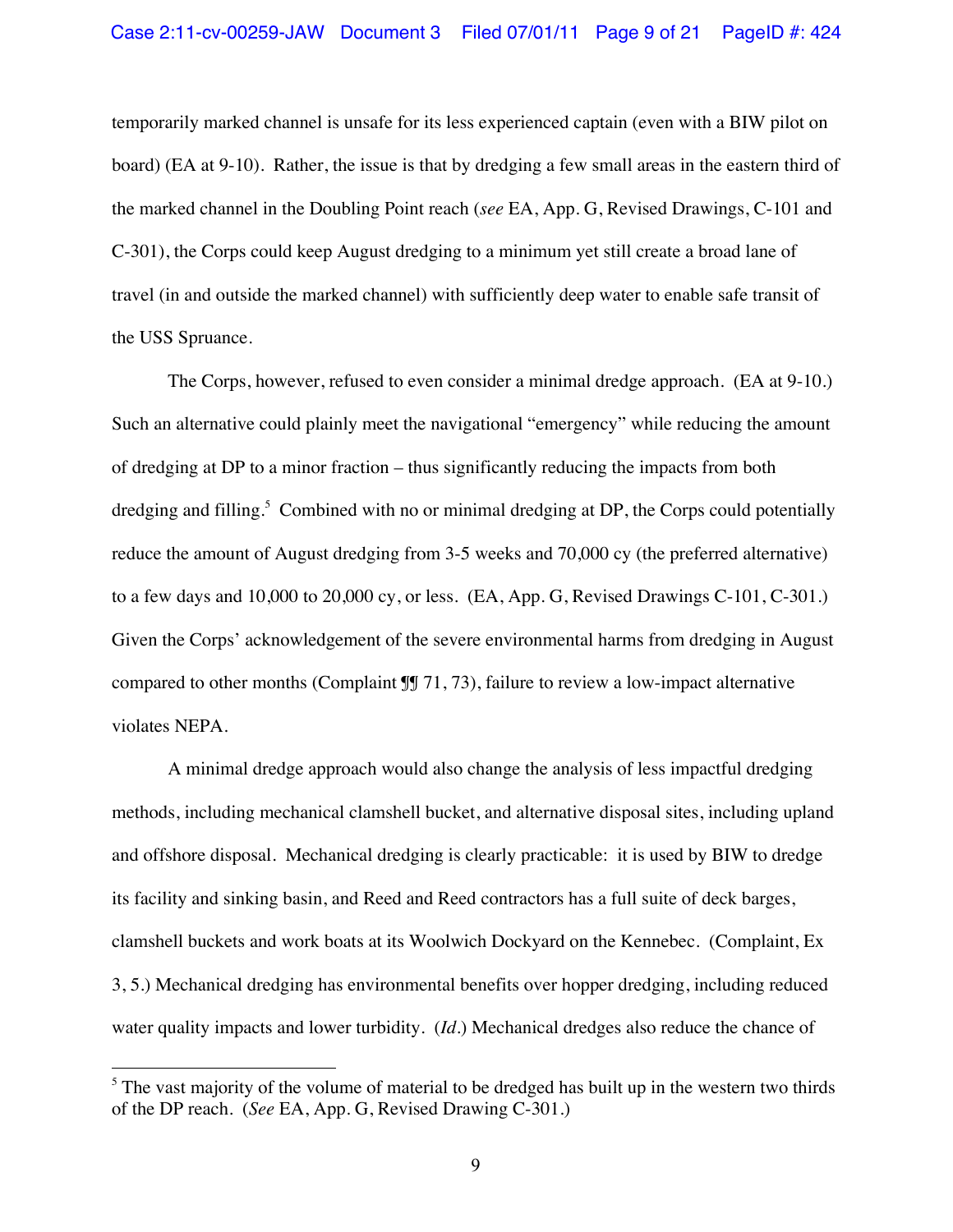entraining fish in the hopper dredge's impellers, screens, pipes and hoppers. (*Id*.) For this reason, although less efficient than a hopper dredge, the Corps' permit application to the State of Maine notes that a "mechanical dredge has also been considered if work is urgently needed during the warmer months, to reduce potential impacts to shortnose sturgeon." (Complaint, Ex. 3 at 14, *quoting* Army Corps of Engineers, *NRPA Permit Application Attachment 9* (Draft Kennebec River Environmental Assessment) at 3.) This is why, on recommendation of Maine DMR, the last permit issued to the Corps limited use of a hopper dredge to the period from Dec. 1 to March 15. For dredging in November or April, the permit required the Corps to "use a mechanical dredge with clamshell bucket, which is less likely to capture sturgeon." (Complaint ¶ 37, Ex. 10 (License # L-16281-4E-D-N at 2 (March 15, 2002)).)

Although the Corps dismissed mechanical dredging, it did so based on proposed fullscale maintenance and advanced maintenance dredging of 70,000 cubic yards of material and based on concerns about use of a mechanical dredge at the mouth of the river. (EA at 12-13.) These concerns are inapplicable to a minimal dredge alternative with a low volume of spoils. The efficiency benefits of a hopper dredge decreases proportionally to the reductions in the needed volume of dredging. In such a case, a clamshell bucket dredge may be both environmentally, economically, and technically preferable. Safety concerns at the mouth of the river are also eliminated if dredging in PB reach can be deferred until the normal winter dredging window.

Second, with reduced volume of spoils, upland and offshore disposal (Seguin or Portland) are clearly viable. The Corps categorically rejects these solutions because its policy is to keep sand within the littoral system. (EA at 12, 15). Yet, elsewhere, the Corps concludes that "retention of [20,000 cy of] sand within the local sediment budget represents a minimal impact to the overall system  $\dots$ ." (EA at 50.) Applying this same logic, a one-time removal of a small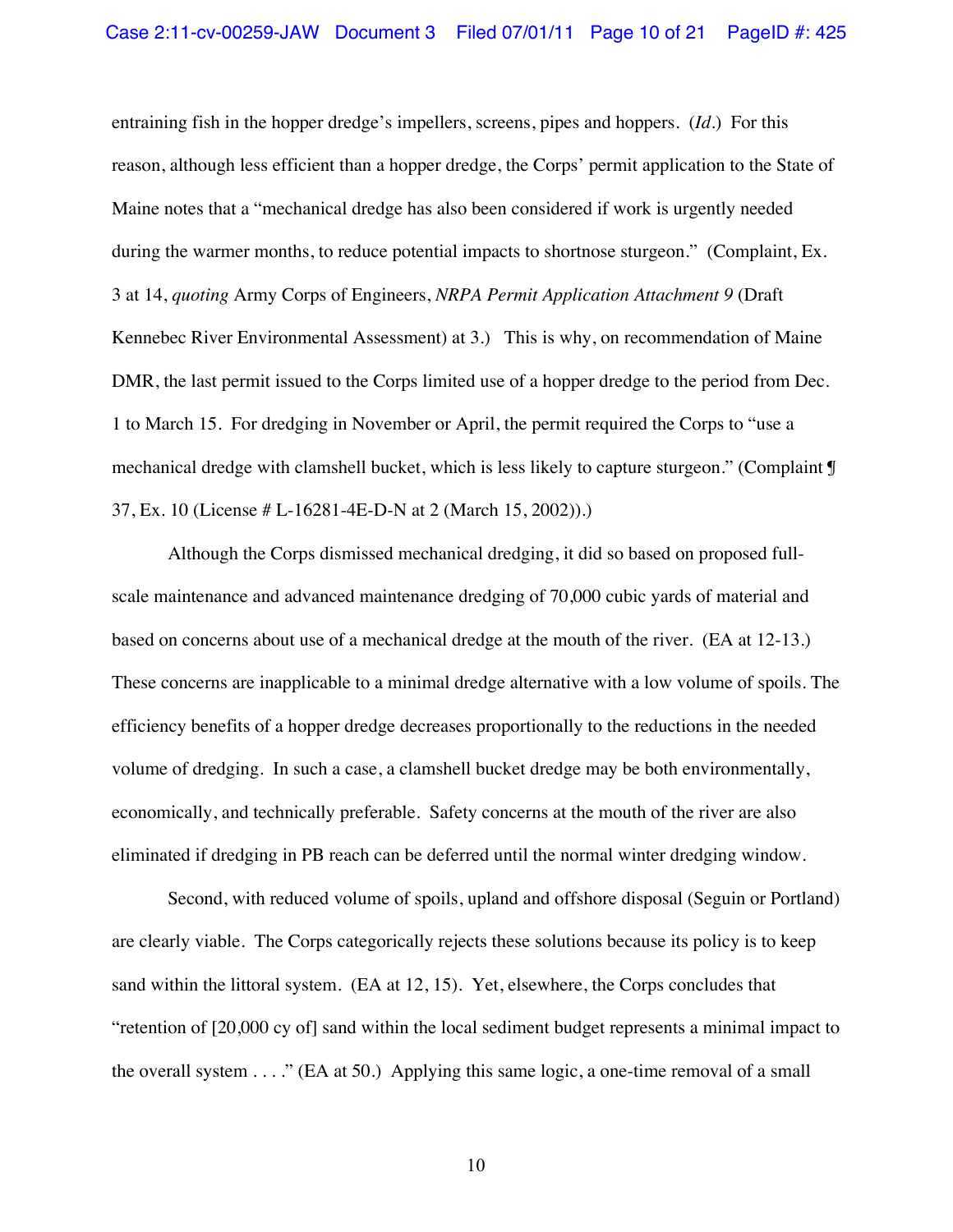amount of sand for the current emergency will have "minimal impact" – particularly if it comes from sources 13 miles upstream of the beaches.<sup>6</sup> Moreover, the cost and duration of offshore or upland disposal would be dramatically less with reduced volume of spoils to haul.

For the reasons above, Plaintiffs contend that the Corps failure to consider a minimal dredge alternative combined with mechanical dredging methods and/or alternative disposal sites also violates NEPA.

\_\_\_\_\_\_\_\_\_\_\_\_\_\_\_\_\_

The Corps failure to consider reasonable no dredge and low impact alternatives is not a mere technical violation of NEPA. Concerns over the timing and volume of emergency dredging are at the heart of the "unresolved conflicts concerning alternative use of available resources" in this case. 42 U.S.C. § 4332(2)(E). The current 10-year permit and prior permits specifically prohibit dredging in summer in order to minimize impacts to anadromous fish runs, endangered fish, shellfish spawning, lobster migration and shedding, and lobster fishing. (Complaint ¶¶ 33- 38, Ex. 10.) Applying political and economic muscle rather than new studies and data, the Corps has simply ignored alternatives that address these concerns and instead given state and federal decision makers, and the public, two bad choices: full scale maintenance dredging *or* full scale maintenance dredging, plus advanced maintenance dredging.

This rigs the outcome and unlawfully deprives decision makers of the ability to make an informed decision about the true range of possible solutions and thus the impacts of their choices. "NEPA is designed to influence the decision-making process; its aim is to make government officials notice environmental considerations and take them into account. Thus,

!!!!!!!!!!!!!!!!!!!!!!!!!!!!!!!!!!!!!!!!!!!!!!!!!!!!!!!

 $6$  The Corps other rationale to reject disposal off Seguin Island is no longer true: unlike 1971, there is no longer any real fishing activity in the area. (EA at 15.) Additionally, as the Corps admits, lobster tend to move to shallower inshore waters during summer months, so a deeper offshore site is likely to reduce impacts to lobsters or lobster fishing during August. (EA at 28.)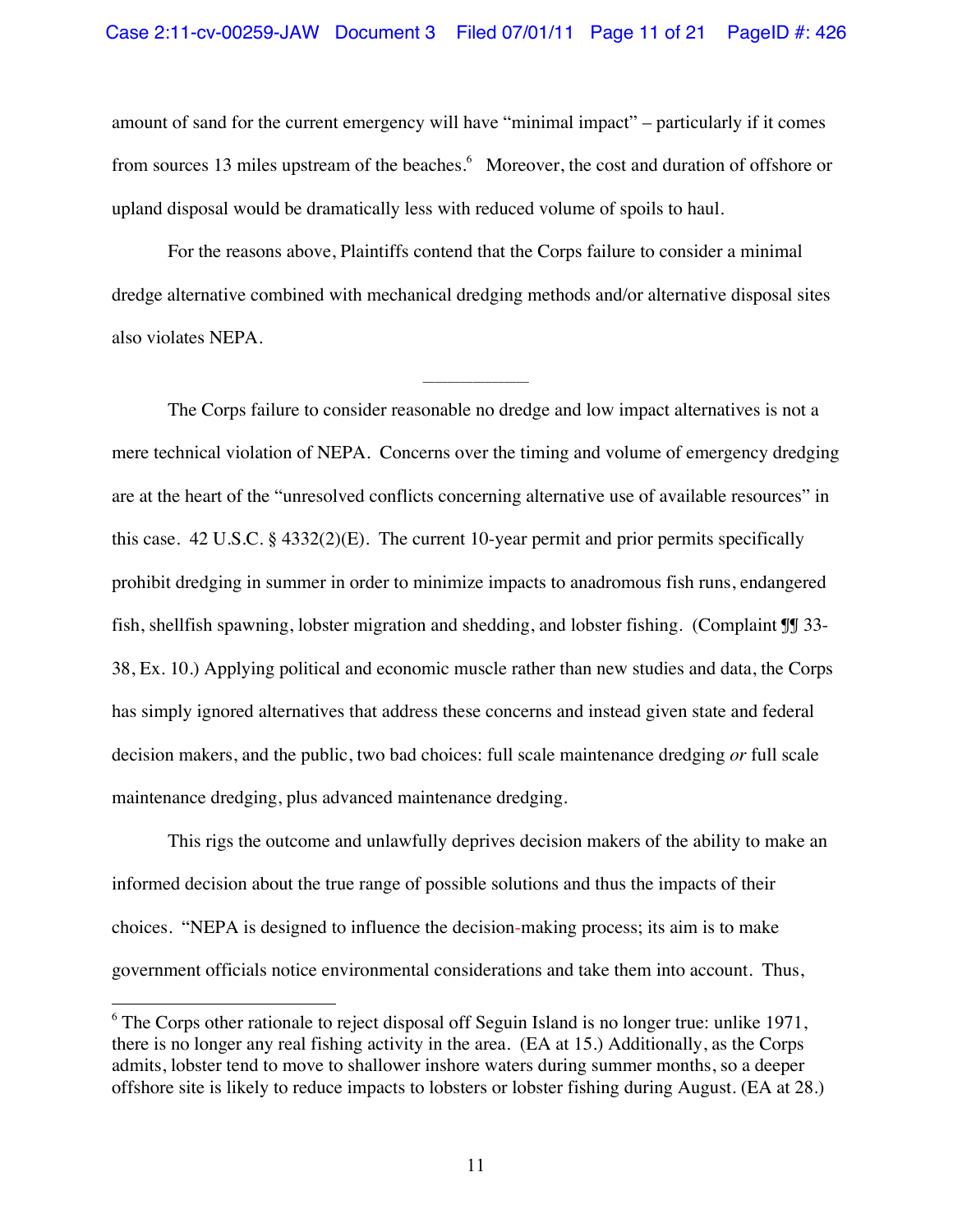when a decision to which NEPA obligations attach is made without the informed environmental consideration that NEPA requires, the harm that NEPA intends to prevent has been suffered." *Sierra Club v. Marsh*, 872 F. 2d 497, 500 (1st Cir. 1989) (J. Breyer), citing *Commonwealth of Massachusetts v. Watt*, 716 F.2d 946 (1st Cir.1983). Accordingly, the Court should find that Plaintiffs are likely to succeed on the merits of their NEPA claims.

### *B. CWA Violations*

The Corps Section 404(b)(1) Guidelines provide that "no discharge of dredged or fill material shall be permitted if there is a practicable alternative to the proposed discharge which would have less adverse impact on the aquatic ecosystem..." 40 C.F.R. § 230.10(a) (known as the less environmentally damaging practicable alternative, or "LEDPA", standard). *See also* 33 C.F.R. § 336.1(a) (Corps' discharges of dredged or fill material must meet all applicable substantive legal requirements, including the section 404(b)(1) Guidelines). "An alternative is practicable if it is available and capable of being done after taking into consideration cost, existing technology, and logistics in light of overall project purposes." *Id*. § 230.10(a)(2).

Here, the Corps evaluated only full scale summertime dredging and overdredging even though the Corps' project manager readily concedes that "August isn't the best month for dredging – in fact it probably can't get any worse relative to the Kennebec" (Complaint  $\P$  71, Ex. 21) and that summer dredging should be avoided if practicable: "Be assured that the USACE concurs with NMFS that maintenance dredging (whenever practicable) should be performed during the recommended time of year in order to protect managed species and to avoid the most biologically productive times." (Complaint ¶ 73, Ex. 23, *quoting* H. Farrell McMillan, Army Corps Northeast Region Chief of Engineering/Planning.)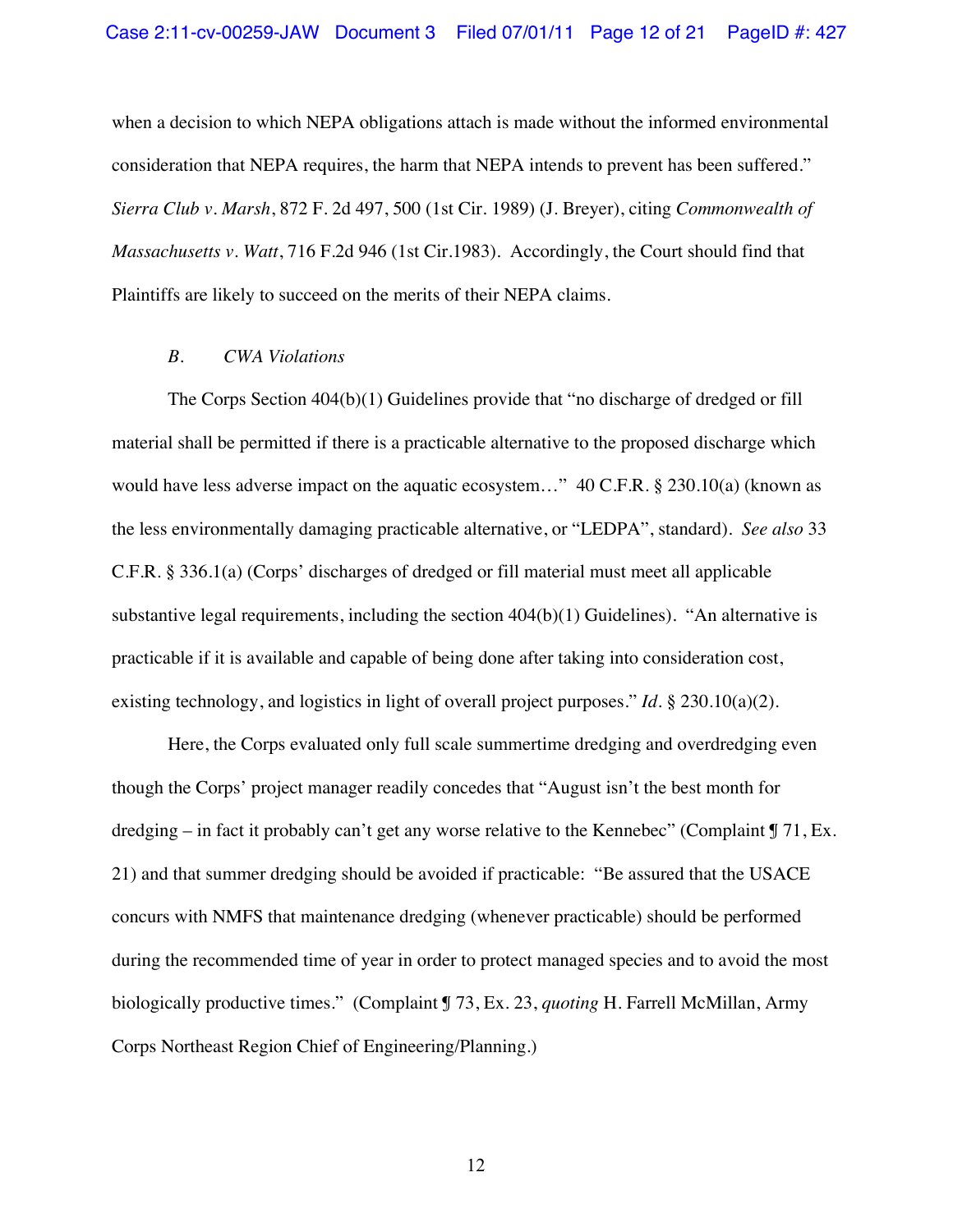Given Defendant's admissions that dredging in August is significantly more environmentally damaging than winter, the only question under the LEDPA standard is whether it is "practicable" to defer some (in the case of DP), or all (in the case of PB) dredging to winter when the Corps has an existing permit to dredge. Since the no PB dredge solution, by definition, requires no discharge to the waters, it is the Corps' burden to demonstrate by clear and convincing evidence that it is impracticable. 33 C.F.R.  $\S$  230.10(a)(3). Here, for the reasons noted in the NEPA discussion above, Plaintiffs have already demonstrated the opposite: there is clearly no navigational emergency and thus no need to dredge PB this summer. To the extent that long-term maintenance is necessary, it can be done in winter when it will be less environmentally damaging. A winter dredging alternative is clearly practicable: indeed that is the norm and the Corps in fact possesses a permit to do so. Moreover, past practice shows that it is common for the Corp to dredge DP but not PB.

The NEPA discussion above also demonstrates that other alternatives, including a minimal dredge solution at DP, mechanical dredging, and use of the offshore disposal site at Seguin are also practicable.

Accordingly, the Court should find that Plaintiffs are also likely to succeed on the merits of their CWA claims.

### **IV. Irreparable Harm**

The Corps' violation of NEPA is procedural; its failure to select the "less environmentally damaging practicable alternative" under the CWA § 404(b)(1) Guidelines is both procedural and substantive. But, given the impending start of dredging in August, harms under both statutes are irreparable.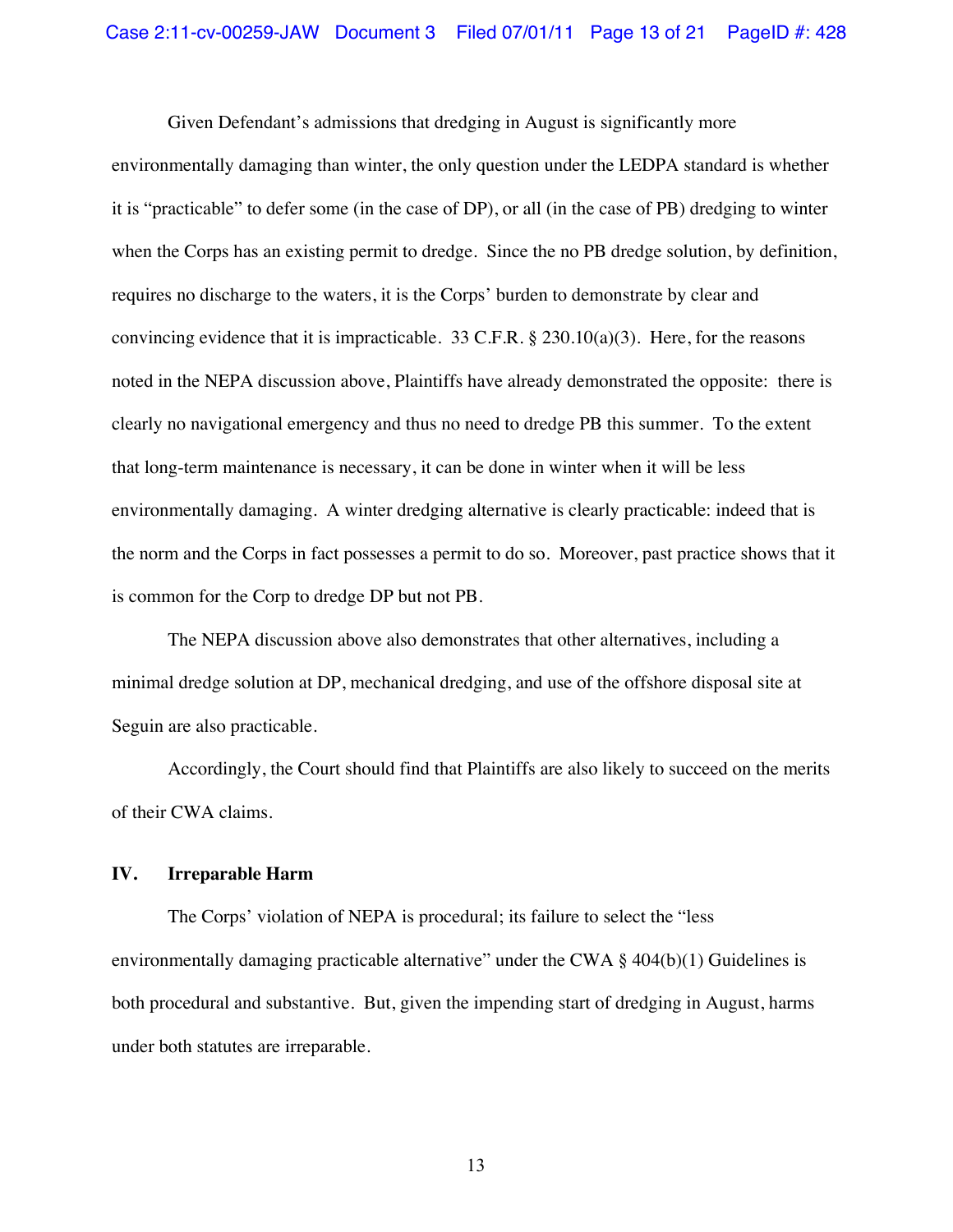Regarding procedural harms under NEPA, the First Circuit has explained that government decisions made without the informed environmental consideration that NEPA requires may be irreparable because

> [o]nce large bureaucracies are committed to a course of action, it is difficult to change that course — even if new, or more thorough, NEPA statements are prepared and the agency is told to "redecide." It is this type of harm that plaintiffs seek to avoid, and it is the presence of this type of harm that courts have said can merit an injunction in an appropriate case.

*Sierra Club v. Marsh*, 872 F. 2d at 500. Here, the Corps' decision (as well as the review and input from other federal and state agencies and the public, all of which relied upon the Corp's presentation of viable alternatives) was based solely upon review of a limited range of alternatives – full scale dredging and overdredging – that have the greatest environmental impacts. Reasonable alternatives that would permit safe passage of the Spruance yet minimize impacts to other users were excluded. This unduly narrow perspective increases the risk that the "real environmental harm" that NEPA seeks to prevent "will occur through inadequate foresight and deliberation." *Id*. at 504. In this case, since the Corps' plans to dredge next month, without an injunction the opportunity to correct the record and then to require the Corps and consulting agencies to 'redecide', will be lost. This is irreparable harm and warrants an injunction.

For the same reason, once dredging begins, the opportunity to require the Corps to consider "less environmentally damaging practicable alternatives" under the CWA will also be lost. As the First Circuit noted, generally where a statute "not only requires decisionmakers to follow certain procedures, but it also curtails the range of their permissible choices," *id*. at 502, a procedural violation is not necessarily irreparable since a court may later "require the decisionmaker to chose a new action." *Id*. at 503. Here, where the Corps has left no time between its decision and initiation of dredging, there is no time to correct the procedural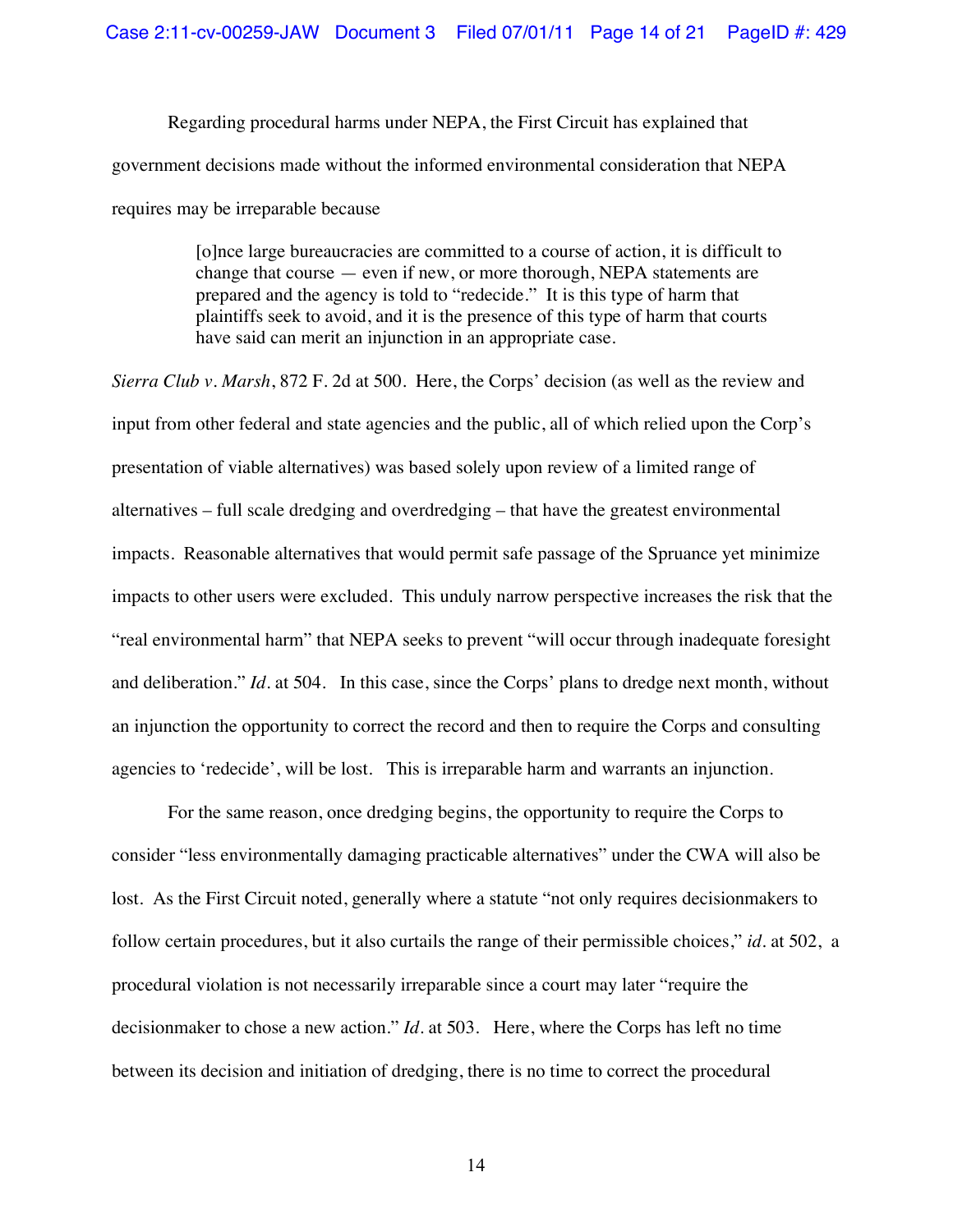violation under the CWA, and thus, as with NEPA, without an injunction the opportunity to cure the violation will be lost. This also is irreparable harm.

The substantive violations of the CWA represent a separate and independent violation that, if not enjoined, would also result in irreparable harm to the environment. The goal of the CWA is to "restore and maintain the chemical, physical, and biological integrity of the Nation's waters." 33 U. S. C. § 1251(a). Under Section 404, this purpose achieved by strict compliance with the LEDPA standard required by the Section  $404(b)(1)$  Guidelines.  $40$  C.F.R. § 230.10(a). Thus, the pending implementation of an alternative that excessively and unnecessarily damages waters of the U.S. would cause, by statutory definition, irreparable harm.

Finally, the direct and cumulative impacts of excessive dredging in August will also irreparably harm the environment and Plaintiffs. As noted above, the Corps has conceded that dredging has by far the greatest impact in August than any other month and should be avoided whenever practicable. (Complaint  $\mathbb{II}$  71, 73). The adverse impacts of dredging during the most biologically productive times include higher impacts to virtually every aspect of the ecosystem and the human economies that depend upon the ecosystem, including benthic organisms (EA at 44, 47, 50-51, 58); finfish, including adults, eggs and larvae (EA at 51-52, 54); lobster (EA at 40- 41, 52, 54, 57, 58), shellfish (EA at 53, 55-57); threatened and endangered piping plovers, common terns and roseate terns (EA 58); endangered shortnose sturgeon (EA at 61-62); Atlantic sturgeon (EA at 61-62); essential fish habitat for 15 species of anadromous and marine fish (EA at 39, 62-63); lobster fishermen (EA at 63); shellfish harvesters (EA at 63-64); recreational users of the beaches, state parks and waters (EA at 64-65); and patrons of local hotels, inns and restaurants (EA at 64-65).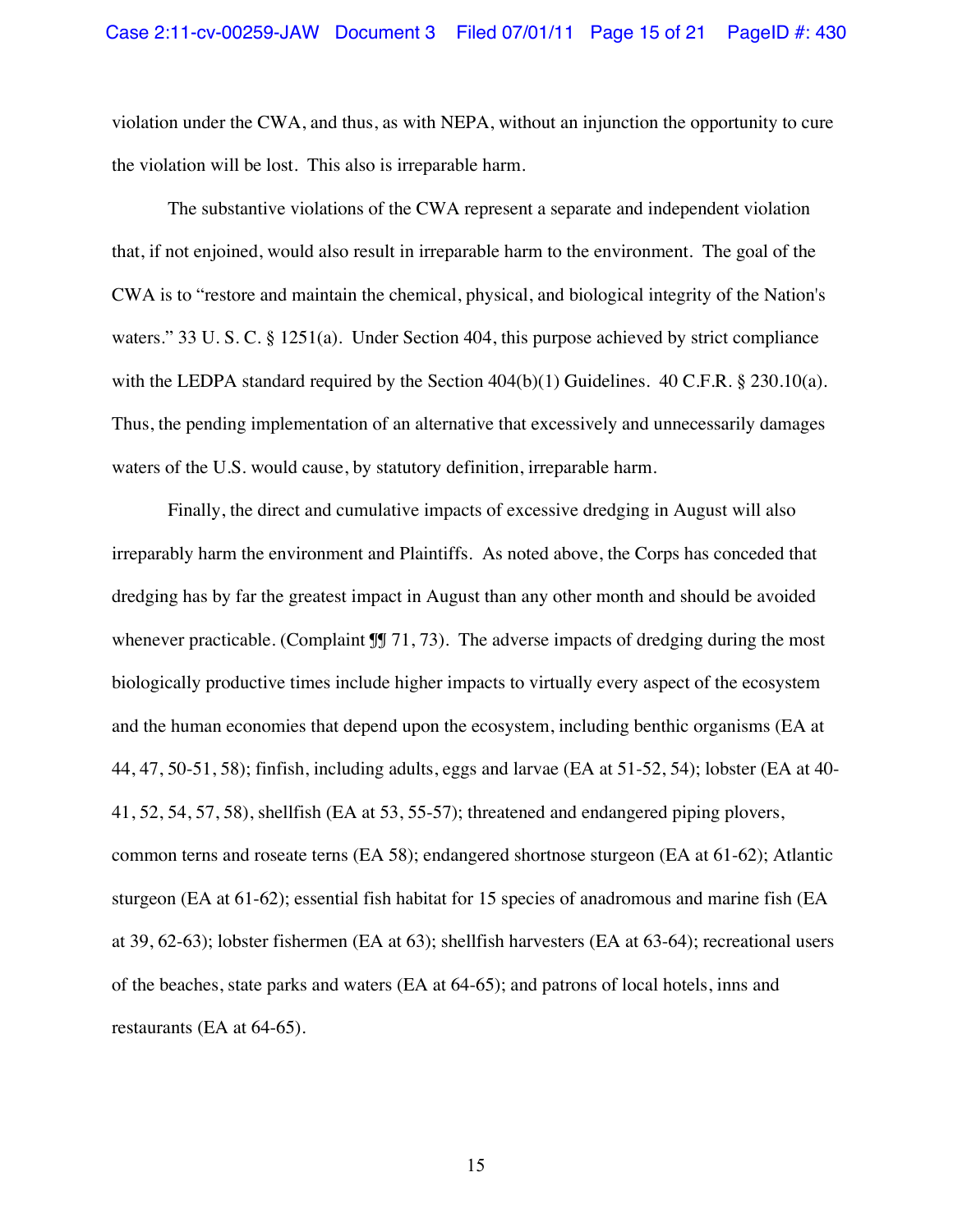For the plaintiff lobstermen, the potential harms are severe. As the EA acknowledges,

"the Kennebec River Estuary including the vicinity of the mouth of the river at Popham Beach is heavily fished for lobsters during the summer, with numerous lobster traps set throughout the area including in the proposed [PB] dredging and [JKL] disposal areas and travel/haul routes of the dredge." (EA at 63.) The proposed work will not only displace trapping in the immediate footprint of the project area, but also a large buffer surrounding the disposal zone (due to dispersion of the dumping of dredge slurry by the area's notoriously strong currents and tides (Complaint ¶¶ 13, 16, 84-87, Ex. 6). Additionally, dredging and dumping will directly kill and displace both juvenile and adult lobsters, including keepers and non-legal lobsters (notched females, oversized, and undersized), and wipe out prey species. (*Id*.) <sup>7</sup>

The Corps' finding that no cobble lobster habitat would be impacted (EA at 52) is also contradicted by the National Marine Fisheries Service:

> In the NMFS' 2003 letter, we provided comments regarding the disposal option for the dredged material from Popham Beach, which is a nearshore site south of Jackknife Ledge. According to the 2003 draft EA and the USACE's letter, dated January 15, 2004, this site was chosen by the Maine Department of Environmental Protection because of its close proximity to the Popham Beach dredging site and because they believe the disposal at this location would allow the sand to remain in the littoral system and potentially indirectly renourish nearby beaches. Although the nearby beaches may receive sand nourishment from a gyre in this area, we continue to have concerns that due to the presence of gravel/rubble sediment and ledge outcropping in this area (see Appendix 4, Summary of Side-scan sonar survey of the Jackknife Ledge Area for the nearshore disposal site), this disposal site may not represent the least-

<sup>!!!!!!!!!!!!!!!!!!!!!!!!!!!!!!!!!!!!!!!!!!!!!!!!!!!!!!!</sup>  $7$  The Corps finds that there will be no significant impacts to lobster or lobster fishing from dredging PB and disposal at JKL on grounds that the disposal site is "an open sandy area" which is not used by juveniles; that its sandy bottom does not provide habitat for adults; that the only adults present are those that might be moving across the area in search of food and shelter (EA at 58); and that lobsters are expected to be closer to shore during the period of disposal. (EA at 41.) Those conclusions are arbitrary and capricious in light of the Corps simultaneous acknowledgement of the overwhelming evidence that the disposal site and surrounding areas contain highly productive lobster habitat and are heavily fished throughout August (EA at 40-4; *see also* Complaint ¶¶ 13, 16, 69, 84-87, Ex. 6;).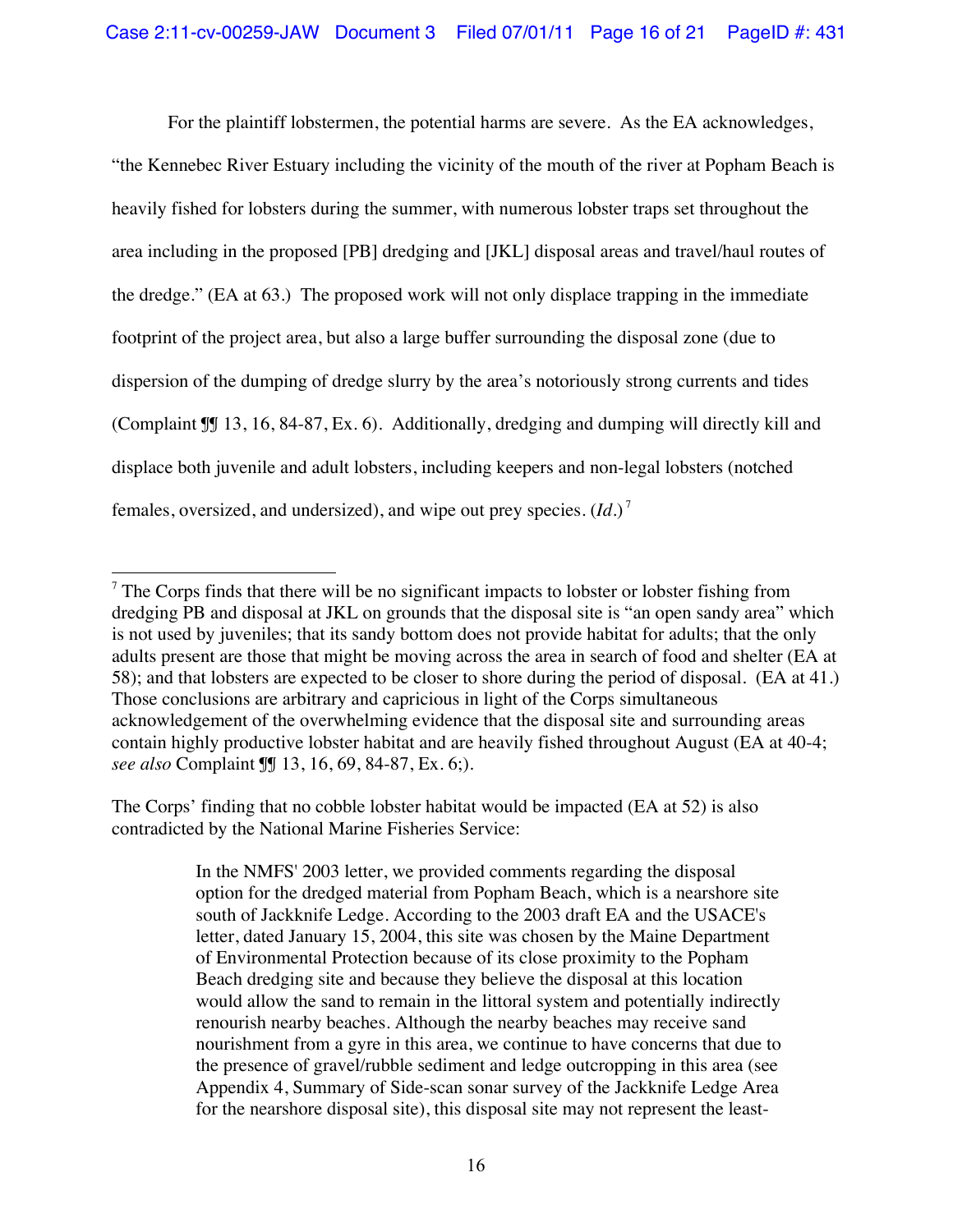In previous dredge events, such impacts were unnoticeable because lobster migrate out of the area by the end of October and fishing ceases (EA at 40-41). August, on the other hand, is traditionally the height of the lobstering season with the best harvests, best fishing weather, and best prices. The disposal site at JKL is at the very center of the traditional fishing grounds for the Small Point, Popham and Bay Point lobstermen, including Plaintiff Brett Gilliam. (Complaint ¶ 13, Ex. 6.) Gilliam has testified that approximately 20 boats fish the area and will be adversely impacted if they loose the ability to fish the area in August and September. (*Id*.) Once it starts, dredging and dumping will eliminate Plaintiffs' and others' ability to trap these

area for the duration of the season and may degrade productivity in future seasons. (*Id*.) While

the EA blithely contends that fishermen displaced by dredging can set their traps elsewhere (EA

at 63), nothing could be further from the truth. As the Corps acknowledges, the entire area is

"heavily fished" and fishing grounds are carefully allocated among communities and among

boats within each community – with the greatest competition for the best locations, such as JKL.

There is no other place to go that is not also heavily fished. Displacement of a large number of

!!!!!!!!!!!!!!!!!!!!!!!!!!!!!!!!!!!!!!!!!!!!!!!!!!!!!!!!!!!!!!!!!!!!!!!!!!!!!!!!!!!!!!!!!!!!!!!!!!!!!!!!!!!!!!!!!!!!!!!!!!!!!!!!!!!!!!!!!!!!!!!!!!!!!!!!!!!!!!!!!!!!!!!!!!!!!!!!!!

damaging alternative for disposal of dredge material. Specifically, the dredged material from Popham Beach area of the river may not be compatible with the gravel/rubble sediment and ledge found at Jackknife Ledge.… NMFS considers gravel and cobble habitat to be an aquatic resource of national importance. … In addition, American lobster use cobble substrate (ASMFC 1997) and macroalgal covered bedrock for shelter from predation and for feeding during early benthic phase (Barshaw and Bryant-Rich 1988; Wahle and Steneek 1991).

Based upon the information available, we have concluded that the proposed project may have adverse effects on [Essential Fish Habitat] used for spawning, forage, and shelter for several of the species listed above. In addition, the proposed project may have potential adverse impacts on a number of diadromous fish and shellfish that are NMFS trust resources, including the federally listed endangered shortnose sturgeon and Atlantic sturgeon, which have been proposed for listing.

(Complaint ¶ 70, Ex. 20.)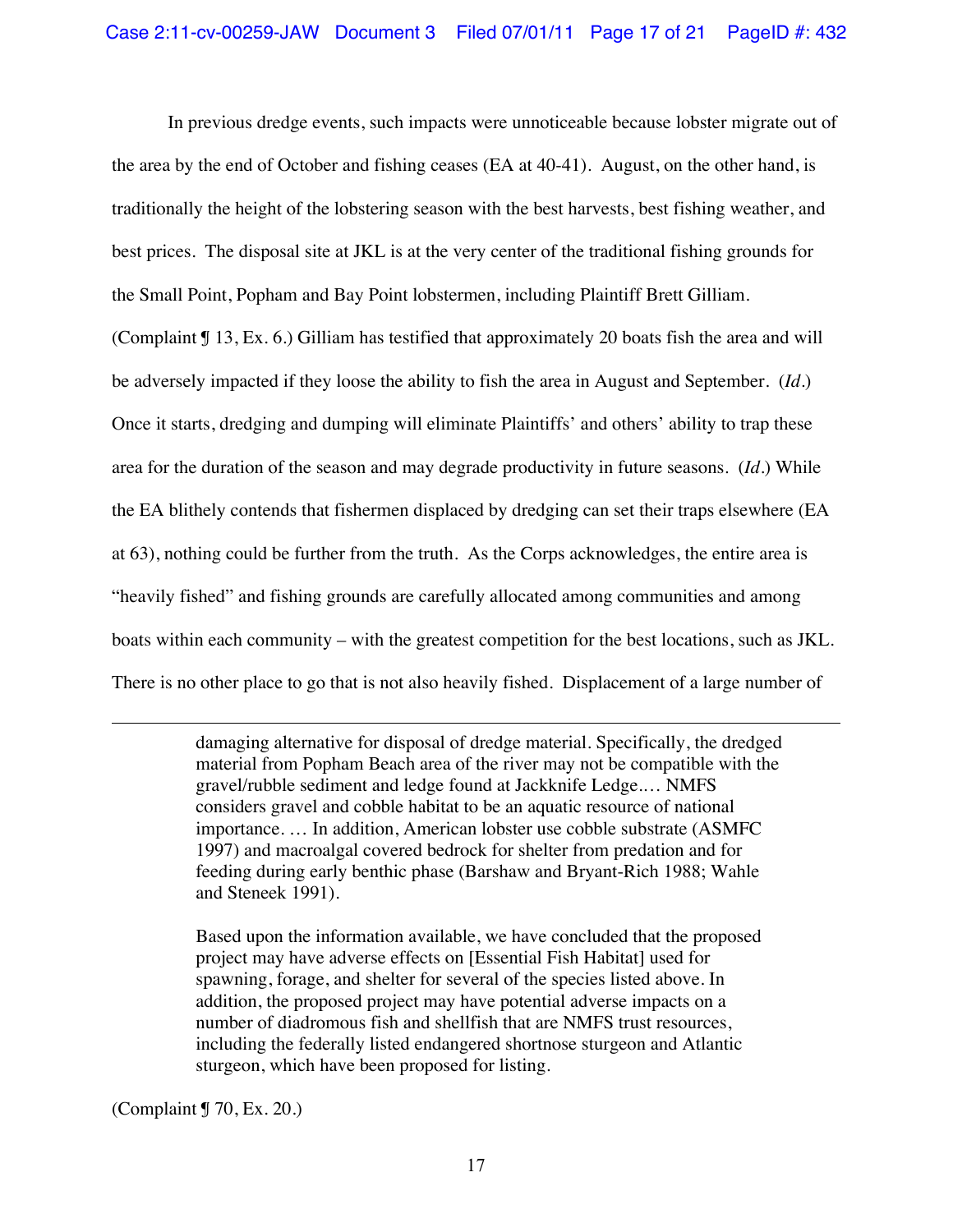traps from the best fishing grounds during the best months of the year will severely and directly harm the ability of Plaintiffs and other lobstermen to earn a living. (Complaint II 13, 16, 69, 84-87, Ex. 6.) Because the Corps has refused compensation to lobstermen for lost gear or lost harvests, this harm is irreparable.

#### **V. Balancing the Equities**

From an economist's perspective, the Corps' attempt to externalize the cost of its dredge pollution upon unwilling third parties would be considered inefficient and a market failure, since the Corps will not be paying the true and full cost of its activities. From a legal perspective, imposing such costs on others is considered inequitable.

Dredging at PB and dumping of 20,000 cy of spoils at JKL in August would harm Plaintiffs and cause significant environmental damage to the Kennebec River estuary during the most biologically productive time of year. In contrast, deferring dredging of PB to winter (if dredging becomes necessary at all) would cause no harm to the Navy or BIW since there is no navigational emergency and a safe lane of travel for the USS Spruance currently exists. Similarly, enjoining anything more than the minimum dredging necessary to allow safe transit of the Spruance through DP reach (and PB, if necessary) would also significantly reduce the adverse environmental and economic impacts of August dredging without harm to the Navy or BIW. Likewise, using the offshore Seguin dump site instead of JKL would avert environmental and economic damage without impact to BIW or the Navy (and without impact to the Corps, since it is almost the same distance from the PB dredge site as JKL).

For the Corps, an injunction may impose some logistical and economic costs. But the socalled "emergency" is one of its own making. The Corps has an existing permit to dredge in winter. (Complaint  $\sqrt{38}$ .) The river channel is surveyed monthly. (Complaint  $\sqrt{34}$ .) The Corps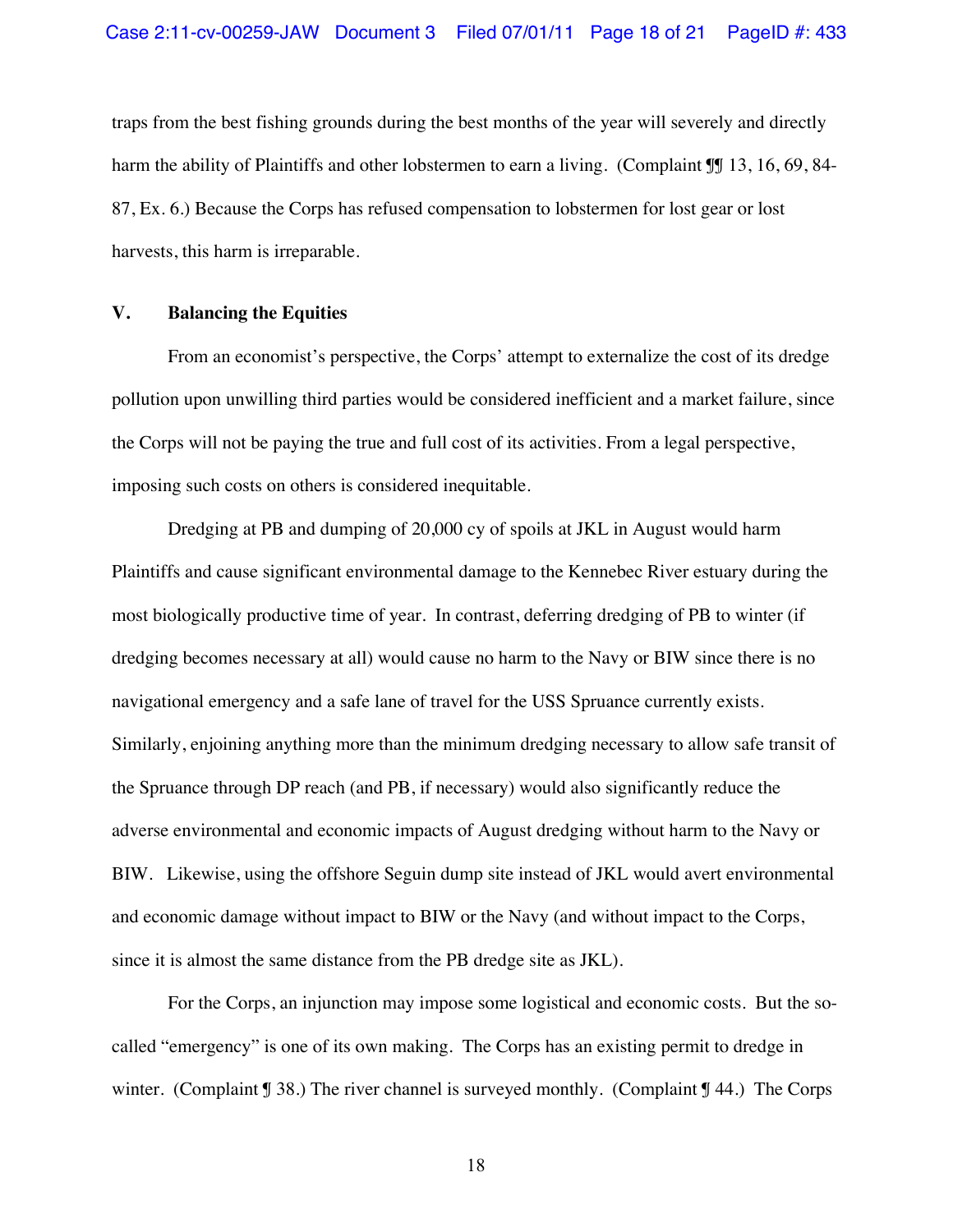was aware or should have been aware of the impending need to dredge DP long before the difficult transit of the USS Jason Dunham last November. The Navy is quite frank in acknowledging that it finally declared a navigational emergency last November to force the Corps to allocate dredge funds to the Kennebec. (Complaint ¶39-40, Ex. 11.) Even then, the Corps failed to act within the time frame of its existing permit. The environment and the local community should not be required to endure unnecessary harms because of the Corps' failures.

To the extent that the Corps claims that an injunction would cost the government money because it has already bid and, potentially, entered into contracts to implement the preferred alternative, that too is a problem of its own making. From the initial public hearing on February 24, 2011 to today, Plaintiffs have repeatedly sought consideration of a low-impact dredging solution for August. (Complaint ¶¶ 65-69, 72, 75-76.) The Corps rebuffed all entreaties. On June 1, 2011 Plaintiffs sent a letter to the Corps District Engineer protesting premature issuance of the bid solicitation without consideration of reasonable minimal impact alternatives. (Complaint ¶75.) After getting no response, on June 13, 2011, Plaintiffs notified the Corps that without inclusion of bid items for low impact alternatives, its bid solicitation for the August dredging "will unlawfully limit the range of reasonable alternatives to this dredging project." (Complaint ¶75.) That letter was also ignored.

This entire dispute is an issue of timing. Dredging in August is necessary only because the Corps has made it so. Yet, instead of considering solutions for an emergency dredge that would enable safe transit of the USS Spruance while minimizing impacts to others, the Corps has focused solely and exclusively on the alternative with the greatest impacts. It is patently unfair to force the Phippsburg community – which depends upon a clean and healthy river environment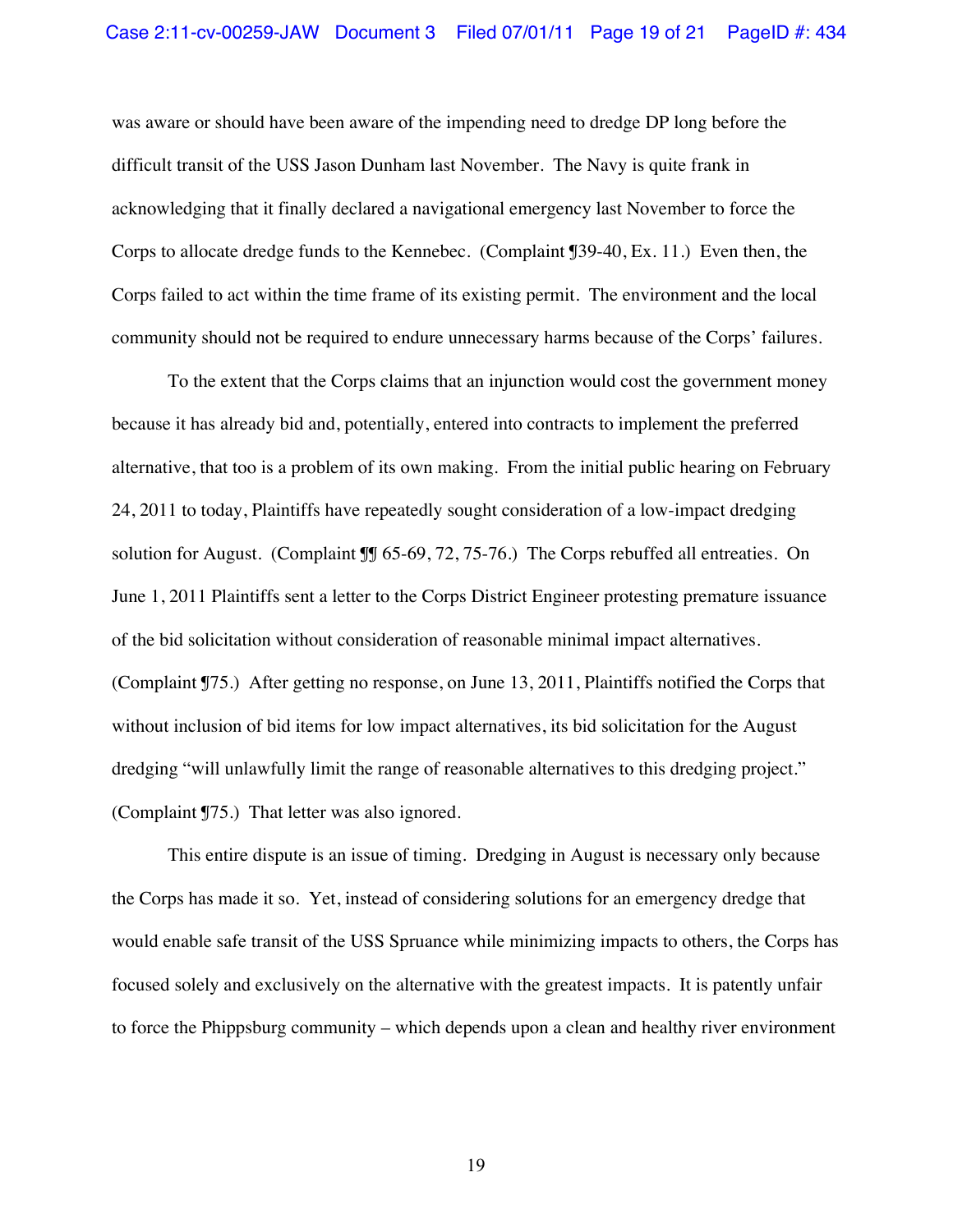and is dedicated to restoring and preserving its water quality – to pay the price for the Corps' bureaucratic inefficiency and intransigence.

#### **VI. Public Interest**

Plaintiffs have intentionally structured their request for a preliminary injunction to ensure safe transit of the USS Spruance on Sept. 1, 2011. Plaintiffs have no desire to negatively impact the Navy's readiness to respond to military emergencies, nor to harm shipbuilding activities at BIW. Rather, Plaintiffs seek only a compromise solution that will reduce, as much as possible, harm to the environment and to their livelihoods and way of life. As every Mainer understands, August is the critical month for the tourism, fishing, lobstering and clamming industries. In a community such as Phippsburg, where these are the dominant industries and the summer is so short, it is contrary to the public interest to ask them to bear the burden of a major dredge and fill project at the height of their season.

Plaintiffs' common sense approach to solving the problem is not only fair and reasonable, but also meets the statutory definitions of the public interest. In cases involving unresolved conflict over use of available resources, Congress has determined that it is in the public interest to ensure full and adequate consideration of alternative solutions. 42 U.S.C. § 4332(2)(E). Likewise, in order to preserve and maintain the integrity of the nation's waters, Congress has established that the public interest requires the Corps to implement the dredge and fill alternative with the least environmental impact. 33 U.S.C. § 1344; 40 C.F.R. § 230.10(a). These two legislative definitions of the public interest should control in this situation.

### **VII. Conclusion**

For the above reasons, Plaintiffs motion for a preliminary injunction should be granted.